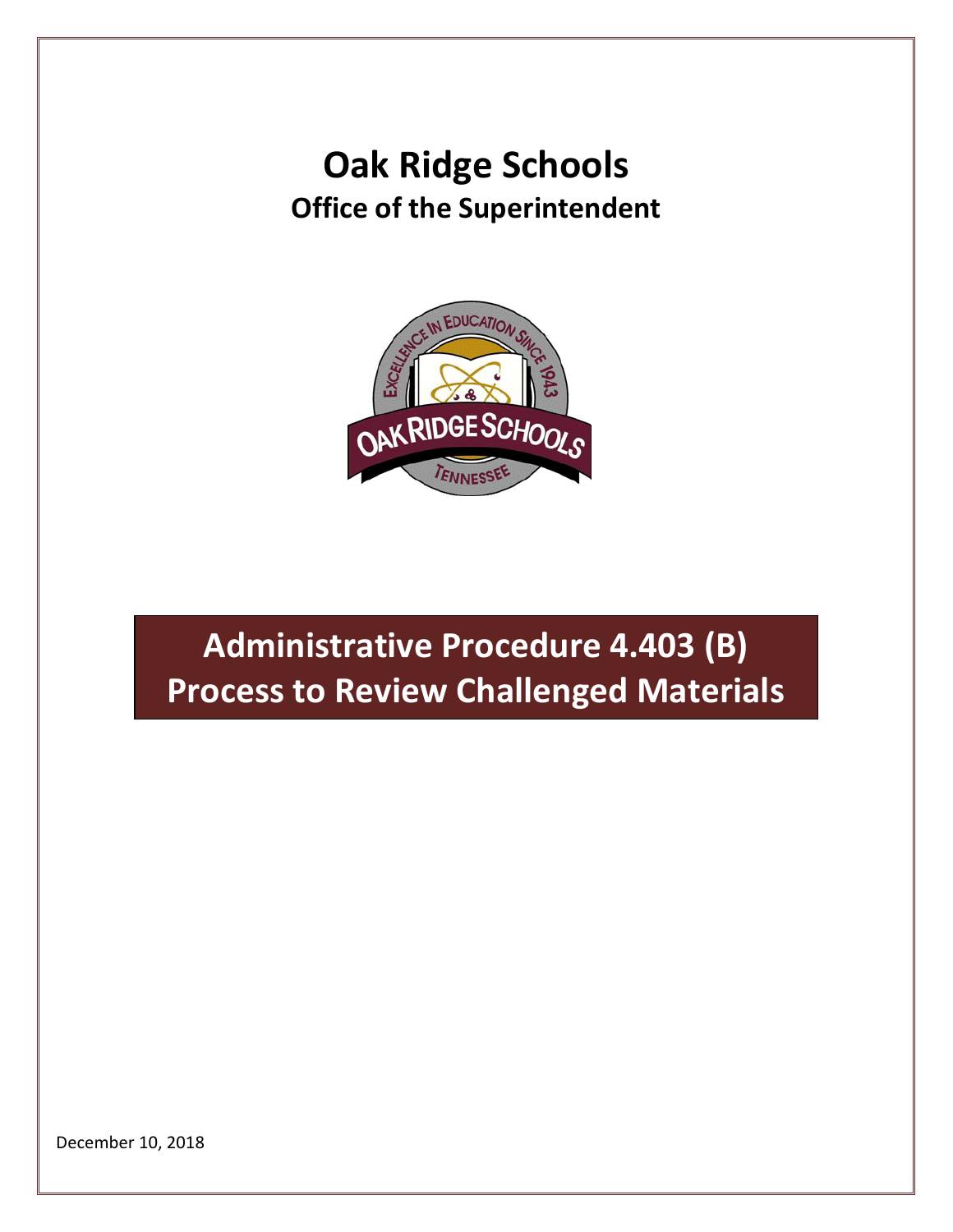According to School Board policy 4.403, people may make a request for reconsideration of library and instructional materials. If this request has been made, the challenged materials remain available for use during the reconsideration process. Once this request has been made (see Administrative Procedure 4.403a), a materials review committee will be appointed by the principal and will include licensed library media personnel, classroom teacher representatives, one or more parents/guardians, and it may also include one or more students.

The review committee shall take the following steps after receiving the challenged materials:

- a. Read, view or listen to the material in its entirety;
- b. Check general acceptance of the material by reading recognized and evaluative reviews;
- c. Determine the extent to which the material supports the curriculum;
- d. Complete the following Checklist for Reconsideration of Instructional or Library Materials (Appendix A);
- e. Present recommendation to the principal for further action and to the Superintendent for information.
- f. Provide a written response to the questioner who initiated the request for reconsideration.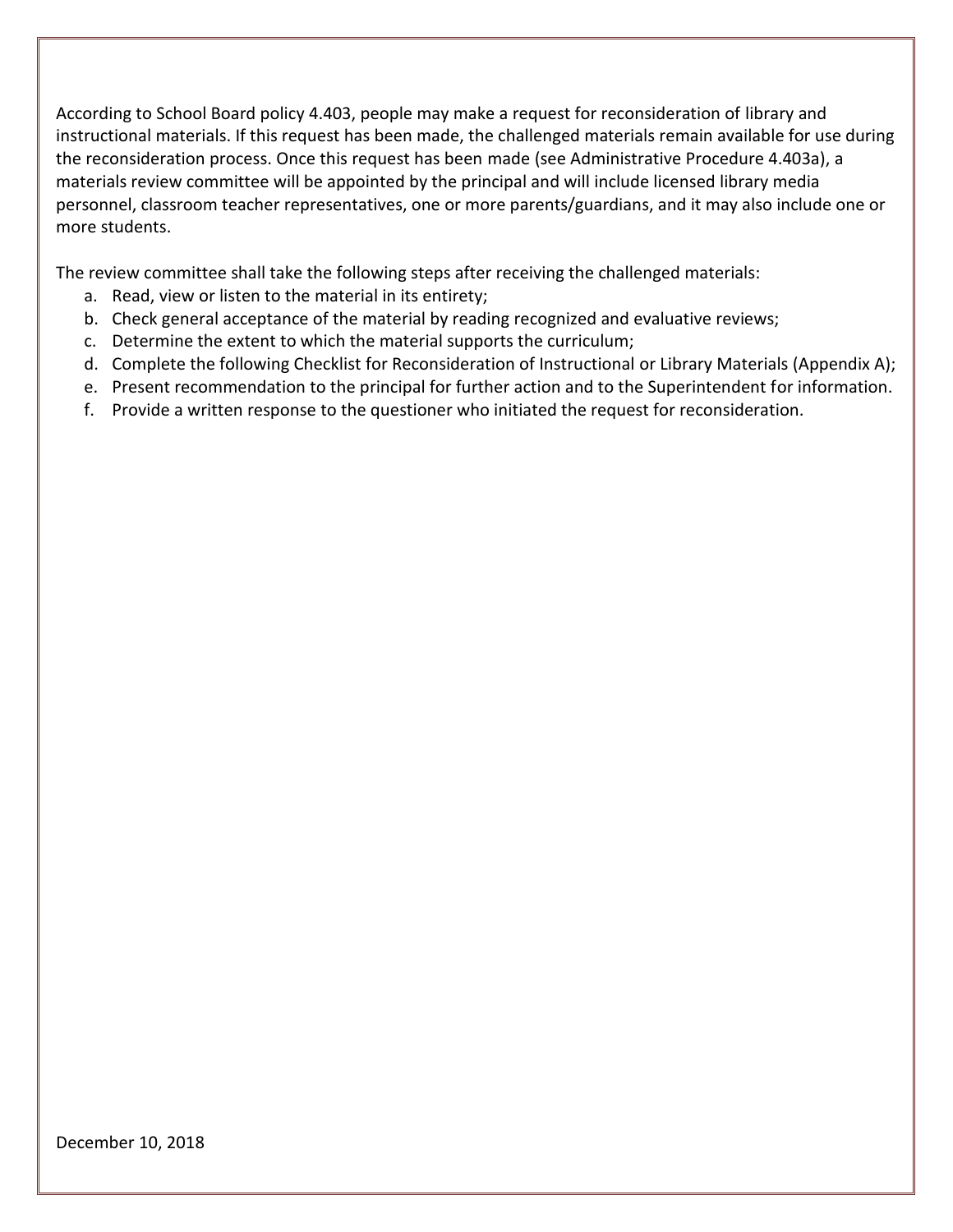## **Appendix A**

## **Checklist for Reconsideration of Library or Instructional Materials**

| Why does the material need to be reviewed? (Attach request for reconsideration)                                |                                                                                                                                                                                                                                      |                                            |            |
|----------------------------------------------------------------------------------------------------------------|--------------------------------------------------------------------------------------------------------------------------------------------------------------------------------------------------------------------------------------|--------------------------------------------|------------|
|                                                                                                                |                                                                                                                                                                                                                                      |                                            |            |
|                                                                                                                |                                                                                                                                                                                                                                      |                                            |            |
|                                                                                                                |                                                                                                                                                                                                                                      |                                            |            |
| Is the purpose accomplished?                                                                                   | Yes                                                                                                                                                                                                                                  |                                            |            |
| What is the reputation and significance of the author and publisher/producer in the field?                     |                                                                                                                                                                                                                                      |                                            |            |
| Are information sources well documented?                                                                       | <u>__________________</u> Yes                                                                                                                                                                                                        | __________________ No ________________ N/A |            |
| Are translations and retellings faithful to the original? ______________ Yes                                   |                                                                                                                                                                                                                                      |                                            | N/A        |
| Does the material promote the educational goals and objectives of the curriculum?                              |                                                                                                                                                                                                                                      |                                            |            |
|                                                                                                                | Yes                                                                                                                                                                                                                                  |                                            |            |
| Does the material offer an opportunity to better understand and appreciate the aspirations, achievements,      |                                                                                                                                                                                                                                      |                                            |            |
|                                                                                                                |                                                                                                                                                                                                                                      |                                            |            |
| Are illustrations appropriate to the subject and grade levels?                                                 |                                                                                                                                                                                                                                      |                                            |            |
|                                                                                                                | Yes                                                                                                                                                                                                                                  |                                            |            |
| Is the content of this material well-presented by providing adequate scope, range, depth, and continuity?      |                                                                                                                                                                                                                                      |                                            |            |
|                                                                                                                | <u>na sa Barang Pasang Pasa</u>                                                                                                                                                                                                      |                                            |            |
| Does this material have a worthwhile theme or message?                                                         |                                                                                                                                                                                                                                      |                                            |            |
|                                                                                                                | <b>Property</b>                                                                                                                                                                                                                      | No N/A                                     |            |
| If there is use of offensive language, is it appropriate to the purpose of the text for the intended audience? |                                                                                                                                                                                                                                      |                                            |            |
|                                                                                                                | <u>na mga sangang mga sangang mga sangang mga sangang mga sangang mga sangang mga sangang mga sangang mga sangang mga sangang mga sangang mga sangang mga sangang mga sangang mga sangang mga sangang mga sangang mga sangang mg</u> | No N/A                                     |            |
| Does this material present information not otherwise available?                                                |                                                                                                                                                                                                                                      |                                            |            |
|                                                                                                                | Yes                                                                                                                                                                                                                                  |                                            | $No$ $N/A$ |
| Does this material give a new dimension or direction to its subject?                                           |                                                                                                                                                                                                                                      |                                            |            |
|                                                                                                                | Yes                                                                                                                                                                                                                                  |                                            | No N/A     |
| What do professional reviews of this material conclude?                                                        |                                                                                                                                                                                                                                      |                                            |            |
| Does this title appear in one or more reputable selection aids?                                                |                                                                                                                                                                                                                                      |                                            |            |
| <b>Additional comments</b>                                                                                     |                                                                                                                                                                                                                                      |                                            |            |
|                                                                                                                |                                                                                                                                                                                                                                      |                                            |            |

December 10, 2018